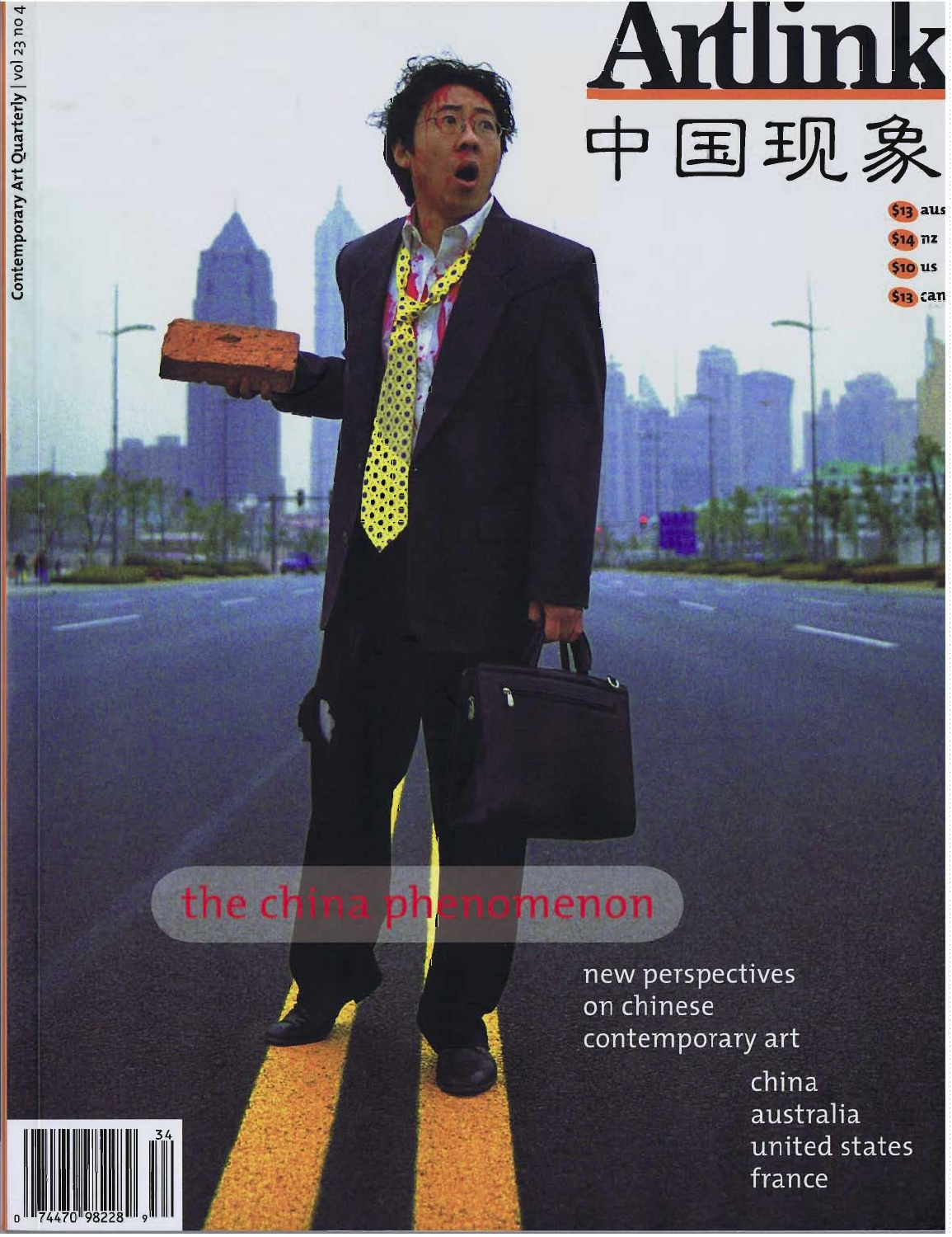

**Shanghai Star** - Fan Dongwang, Li Shan, Yu Youhan **National Tour** 2001/03 Gippsland Art Gallery, luggeranong<br>Community Arts Centre, Perth Institute of Contemporary Art, Broken Hill City Art Gallery, Wollongong<br>City Galler Bundaberg Arts Centre **Casula Powerhouse Arts Centre** T Casula Rd Casula NSW Australia Ph +61 2 9824 1121<br>admin@casulapowerhouse.com Image detail : Yu Youhan, Five Women, (detail), acrylic on linen, 156 x 130cm, 2001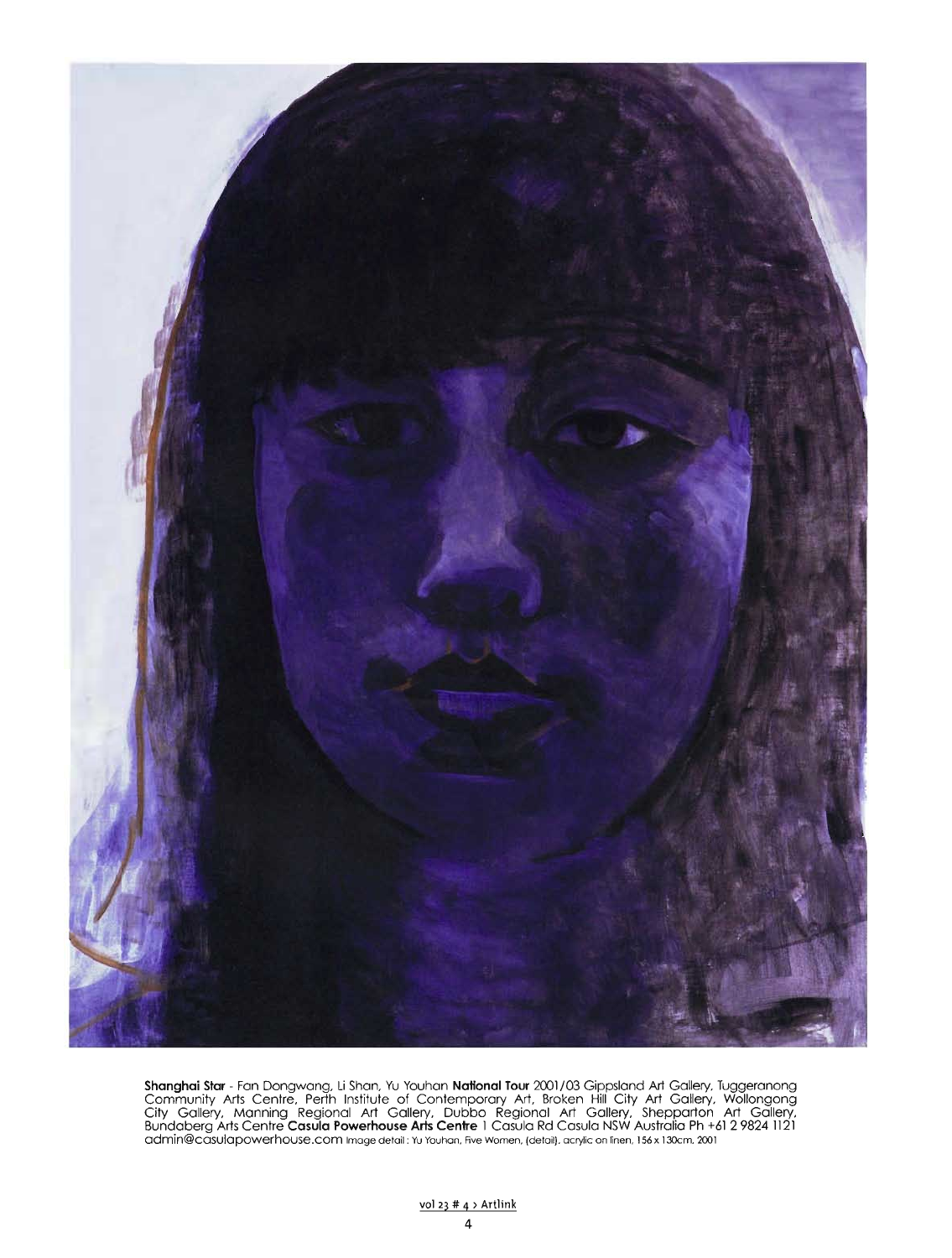

It seems timely to revisit the situation of Chinese artists working in Australia for two reasons. Firstly, over a decade has now passed since many of the artists who have the highest profiles here migrated to Australia. These artists include Guan Wei, Ah Xian, Liu Xiao Xian, Shen Shaomin, Guo Jian and Fan Dongwang. Several of these artists are currently at a crossroads with respect to their careers and what their next steps will be.

> Secondly. two institutions which have committed themselves to exploring the situation of overseas artists and their communities. Gallery 4A and Casula Powerhouse. are each planning to reinvigorate their programs with a strong focus on international projects. Casula Powerhouse. in particular. will stage a major group exhibition of the new generation of Chinese artists curated by Mainland critic/curator li Xianting. This exhibition will serve as an update for Australian audiences, who last saw li Xianting's work ten years ago. when he co-curated Mao Goes Pop at the Museum of Contemporary Art in Sydney.

> Guan Wei and Ah Xian are probably the best-known Mainland Chinese artists working in Sydney. They followed a similar path to Sydney. Born in Beijing, they first came to Australia as artists-in-residence in Tasmania. Guan Wei quotes Chairman Mao in describing the move from Tasmania to Sydney. Nongcun baowei chengshi means moving from the country to the city, and refers to Mao's strategy for the communist party to take over China. It's an accurate analogy to describe both of their careers in Australia. They first showed their work together in

Sydney in 1991 at Irving Galleries, since renamed Sherman Galleries, in Echoes of China - From Behind the Bamboo Curtain - Three Contemporary Chinese Artists.

Since this exhibition in '991, Guan Wei has continued to be represented by Sherman Galleries, which has leveraged its strong connections in the region to ensure Guan Wei's work has been exposed to the widest possible audience. Initiatives include solo shows at Tokyo Gallery in '997, Hanart Gallery in Hong Kong in '99S and the Museum of Contemporary Art in Sydney in '999. Guan Wei was one of the artists in The Rose Crossing, a group show of work by thirteen Asian and Australian artists which toured venues in Brisbane, Perth, Hong Kong, Singapore and Sydney in '999 and 2000. which was conceived. managed and promoted by Sherman Galleries.

This high exposure has led to a certain predictability in Guan Wei's work. This is also due. in part. to the system of grants, commissions, residencies and prizes, which reward and reinforce a particular style which is accessible to audiences and addresses the criteria of promoting the agenda of multiculturalism and the arts. Further, the body of work Guan Wei has produced since arriving in Australia has been so extensively written about that it is increasingly difficult to offer fresh perspectives on his work.

Guan Wei is addressing this directly by increasing the time he spends overseas. Astring of residencies in 2003, including a period spent in New York, where he met up with old friends and peers, including New York-based Chinese artists Cai Guo-Qiang, Xu Bing and Wenda Gu .will provide new inspiration and direction.

In contrast with the systematic approach Sherman Galleries has taken to promoting Guan Wei. another Sydney dealer, Ray Hughes, who can most diplomatically be described as ·colourful'. has been more focused on bringing work of Chinese artists into Australia than taking the work of his Chinese artists overseas.

Ray Hughes approached artist Guo Jian after seeing his work at Tin Sheds Gallery at Sydney University in 1998. Since then. it has been a fruitful relationship for both artist and dealer. as Guo Jian's Chinese-pop-meets-soft-porn canvases have met a market and Ray Hughes has had a minder to facilitate introductions to other Chinese artists when in China to source new work.

Ray Hughes has proVided support and freedom to Guo Jian to paint in his own style. however, an artist's development and confidence can be limited when their work is shown continuously to the same private, commercial gallery audience. Guo Jian has recently approached Casula Powerhouse about pursuing an independent project, which will offer the opportunity to experiment with different media and a change in style, and more importantly, broaden the audience for his work.

阿仙、中国中国 - 陶瓷头像显号1999。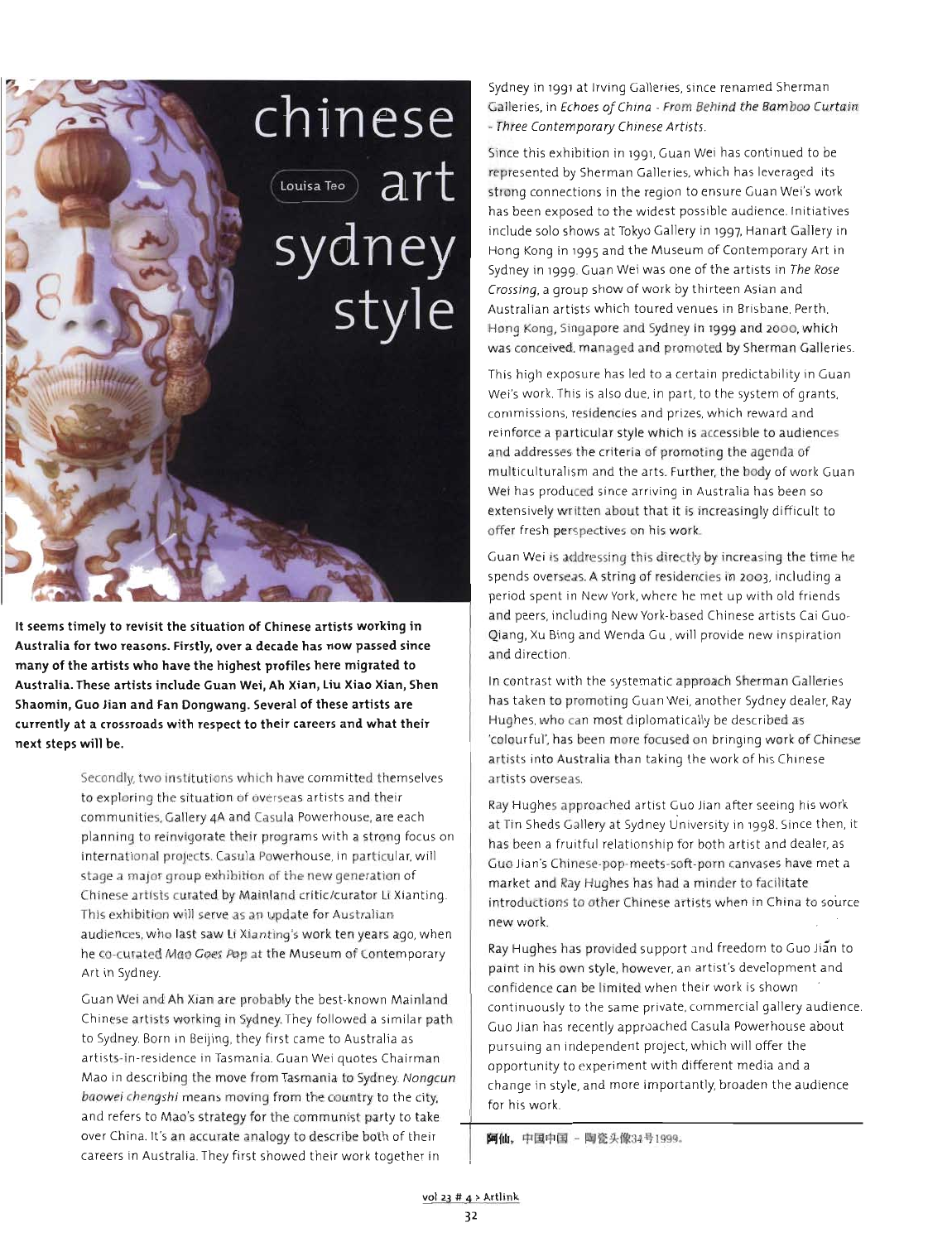

Fan Dongwang is another Chinese artist who has shown with Ray Hughes since 2000. And while this relationship has also been commercially successful, it is the artist's projects and residencies with public institutions such as Casula Powerhouse and Gallery 4A which seem to bring him greater satisfaction.

Ah Xian and his brother, Liu Xiao Xian, the third artist in Echoes *ofChina,* have remained independent. From '999 onwards solo shows at RMIT Gallery, the Powerhouse Museum, Brisbane City Gallery, the Asia Society in New York, MAK in Frankfurt and his winning of the Macquarie Bank National Sculpture Prize led Ah Xian to a conscious decision to remain unrepresented.

Ah Xian's work graces the 2003 cover of the Australia Council for the Arts Support for the Arts handbook. As in Guan Wei's case, the juxtaposition of Chinese and Western motifs and references greatly increases the popularity of Ah Xian's work with Australian audiences. Ah Xian is based in Sydney, but travels to China to cast his porcelain busts in Jingdezhen, the home of traditional Chinese ceramics. It is likely that international travel will facilitate exposure to new ideas, movements and practices, thereby providing greater opportunities to stay fresh. Liu Xiao Xian is intending to return to China for this reason. Basing himself in Beijing, he will embark on a year-long project in which he will create new work.

Another artist working between China and Australia is Shen Shaomin, who was friends with Ah Xian in Beijing before moving to Australia in '989. Shen Shaomin's last show in Sydney was at Gallery 4A in 2001, where even he seemed lacklustre about the paintings he had produced. For the past eighteen months, Shen Shaomin has been based in Daching in Northern China, where his work has taken on a completely new energy. His current work is the construction of creatures, some more than seven metres in length, using human and animal bones.

亚洲-澳洲艺术中心, Hav街, 悉尼的中国城。

范束旺, 在Casula Powerhouse博物馆2001, 摄影: Tom Dion

艺术家工作室项目(从左至右), 李山, 范東旺和余友涵 在Casula Powerhouse博物馆2001年准备上海之星展览的图片, 摄影: Tom Dion





**FACING PAGE: Ah Xian China China - Bust 34 '999, porcelain, overglaze paint, courtesy the artist, photo: Uu Xiao Xian. THIS PAGE, ABOVE LEfT: Gallery 4A· Asia** Australia Art Centre, Hay St, in Sydney's Chinatown. ABOVE RIGHT: Fan Dongwang al Casula Powerhouse 2001, photo: Tom Dion. воттом вынг: Artists in residence (left to right) Li Shan, Fan Dongwan and Yu Youhan at Casula Powerhouse preparing **fOT Shanghai Star exhibition in 2001, photo: Tom Dien.**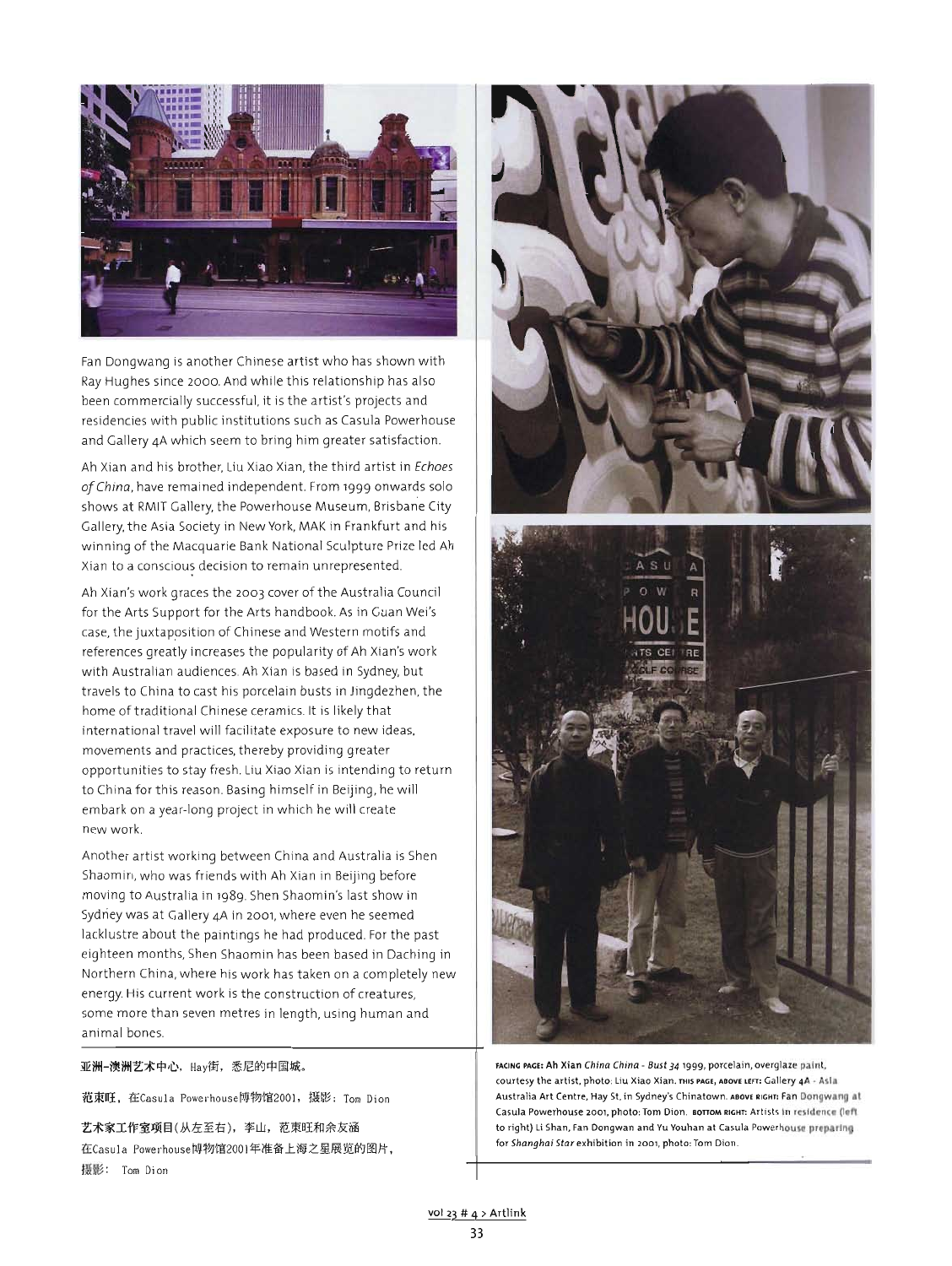Personally and professionally, this group of artists has reached a new juncture. With the exception of Guo Jian, for the first time, they must balance career objectives with family commitments in Australia. They have been living in Australia for long enough to have established profiles and to have become accustomed to the lifestyle here, however China is the world's focus at the moment. Ongoing international travel is the only means by which these artists will be able to participate in the global art scene and truly develop.

The two institutions in Sydney which have been outstanding in their commitment to providing opportunities for Chinese artists to maintain linkages with their communities in Australia are Gallery 4A and Casula Powerhouse. All of the artists mentioned above have received support from these institutions.

Gallery 4A in Sydney's Chinatown has, since its inception in 1996, dedicated itself almost exclusively to diasporic communities in Australia. All of the artists mentioned above have exhibited with Gallery 4A. Founded and directed by Melissa Chiu until 2001, the gallery began in an office building in Sussex Street, with floor space no bigger than a postage stamp. Almost immediately, Gallery 4A found a place in Sydney's consciousness as a cultural magnet for artists, writers, playwrights, patrons and audiences who had any connection or interest in Asia. With its strong programming and community support, Gallery 4A evolved into a high-traffic project space for emerging and established artists and moved to its present location, a heritage building in the heart of Sydney's Chinatown, in October 2000.

Gallery 4A has faced serious challenges since Melissa Chiu's departure to take up a post at the Asia Society Museum in New York in 2002 and is now seeing its third director in twelve months. The complexity of the decision-making structure, originally intended to serve as a consultative facility, consists of a Management Committee, Visual Arts Committee and Advisory Committee, which could easily impede potential funders and collaborators. However, there's an optimism now that the new leadership of Binghui Huangfu, a well-connected and experienced curator, will reinvigorate Gallery 4A's program.

Casula Powerhouse, in Sydney's west, about 50 minutes' drive from the CBD, is another institution which is dedicated to overseas artists and their communities in Australia. Western Sydney is one of the most ethnically diverse areas of Sydney and is home to large communities of Arabic, Vietnamese and Chinese populations. Following a multi-million dollar refurbishment, Casula Powerhouse is due to re-open in November 2004 with an exhibition of work by twenty young contemporary Chinese artists curated by Li Xianting.

Like Gallery 4A, Casula Powerhouse faces challenges. What will see Li Xianting's exhibition through to fruition is meeting the challenge of raising the capital required to mount a large-scale international show. A report on Western Sydney by one of Australia's visual arts foundations summarises the problems faced by Western Sydney institutions as including clashes with the stakeholders which manage them, inadequate staff training and lack of marketing expertise.' Unfortunately most of the recommendations revolve around 'lobbying', 'workshops' and 'seminars'. By the time committees have been formed, priorities have been assessed and new acronyms agreed upon, another decade will have passed and it will be time for Li Xianting to propose a new show. This report may not accurately reflect the situation at Casula Powerhouse, where the directors' strategy has been to focus on selling the benefits of their shows: consistently providing Australian artists and audiences with the opportunity to engage internationally and to gain insights and knowledge which can be applied to their local situation.

Gallery 4A and Casula Powerhouse have worked together on a number of occasions. Shanghai Star in 2001 was one such collaboration and also illustrates the close working relationship Casula Powerhouse has with artists who initiate projects. The exhibition was the result of an eight-week residency at Casula Powerhouse by three Chinese artists: Fan Dongwang, Yu Youhan and Li Shan. Fan Dongwang had been a student of Yu Youhan's in the late 1980s in China. Yu Youhan and Li Shan were major figures in China's avantgarde scene post-lg89. Their work was first seen in Australia in Mao Goes Pop in 1994. Fan Dongwang approached Con Gouriotis and Lisa Havilah, Director and Assistant Director of Casula Powerhouse and together, they conceived the idea of a residency and an exhibition, which, two years later, is still touring venues around Australia. Gallery 4A worked with Casula Powerhouse to run a program of workshops with the Shanghai Star artists.

Li Xianting's upcoming exhibition is another example of artists informing an institution's program. Guan Wei, who lives and works in Glenfield, close to Casula, approached Con Gouriotis and Lisa Havilah with the idea of developing an exhibition. He put forward the name of Li Xianting, who was invited for a two-week residency at Casula Powerhouse and since then has been contracted to research and develop a full exhibition proposal.

Introductions go both ways. Staff from Casula Powerhouse have assisted Guan Wei in finding studio space for his projects. Other artists working in Western Sydney such as Shen Shaomin have similarly benefited from a close working relationship with the institutions in the area. Gouriotis quips that in Western Sydney the bureaucrats support artists rather than the artists supporting bureaucrats. Certainly, there's an apparent openness to ideas and flexibility of operations which gives Western Sydney institutions the aura of being a healthy environment for fostering creativity.

Gallery 4A and Casula Powerhouse worked together again in 2002. During his residency at Casula Powerhouse, Gallery 4A invited Li Xianting to present a slide-show. The work shown by Li Xianting included work by artist Zhu Vu, who photographed himself eating dead babies. The exhibition Li Xianting is proposing for Casula Powerhouse in 2004, with a working title of Ultraworld, may be seen as an extension of the work which